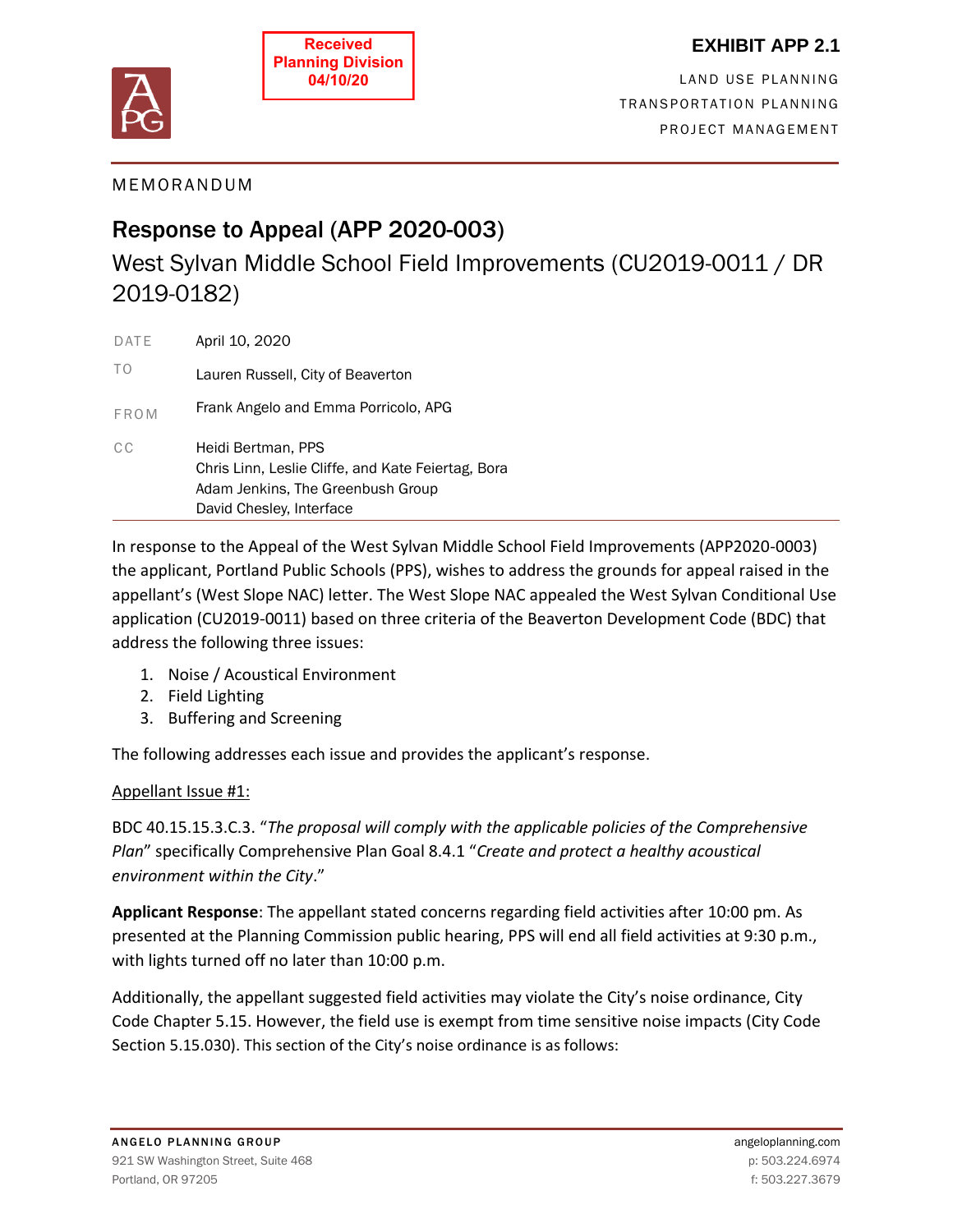#### **5.15.035 Exemptions.**

*Sounds caused by the following are exempt from the provisions of BC [5.15.030](https://www.codepublishing.com/OR/Beaverton/#!/Beaverton05/Beaverton0515.html#5.15.030) and are in addition to the exemptions specifically set forth in that section.*

*F. Reasonable activities conducted on school playgrounds and public or private school grounds, which are conducted in accordance with the manner in which such spaces are generally used, including but not limited to school athletic and school entertainment events.*

The Appellant's also raised concerns regarding the Portable Public Address (PA) System. The applicant submitted an Acoustical Analysis (Application Exhibit I - with our original application. This analysis was completed by a certified acoustician (Adam C. Jenkins, PE, INCE Bd. Cert. Principal, The Greenbusch Group, Inc.) and addresses concerns raised by the appellant. They include:

- The Acoustical Analysis specifically analyzed the Portable PA System Sound System under conditions where two PA's are used at the same time. Both PA systems, when in use, will be directed away from houses to the west and south of the fields. They will be used only during official athletic events – they will not be available for use during practices. Per the Acoustical Analysis, predicted PA system sound levels do not exceed 50 dBA at neighboring property lines, as shown in Figure 1, which satisfies and is under the 55-dBA limit for commercial noise sources under Oregon Administrative Rules (OAR) 340-035-0035, with the conservative condition of two systems operating at the same time. The PA's will be set and monitored at specific levels to not exceed the levels recommended in the Acoustical Analysis.
- Based on the Acoustical Analysis findings, there will be no noise impacts if operational sound levels of the Portable PA System do not exceed 80 dBA five feet from the front of the PA system. To achieve this sound level, PPS will establish programming and practices requirements in the school's Operations Plan<sup>1</sup> that will provide instruction on the use of and noise level settings on the PA system. Additionally, a Condition of Approval (COA) included in the Planning Commission decision, restricts all amplified sounds, with the exception of the portable PA system (Land Use Order No. 2750 COA #6).
- In response to the concerns raised by the Appellant of wind impacts on noise travel, the noise model used by the certified Acoustical Engineer to predict PA system sound levels in the Acoustical Analysis, included a moderate downwind condition. This is a default condition of the acoustic computation algorithm (ISO 9613 Part II) due to uncertainty of weather conditions, which assumes a moderate downwind condition, in all directions, away from the noise source.

<sup>1</sup> The Land Use Order No. 2750, requires a Parking and Circulation Operations Plan as a condition of approval (#9). PPS will also provide West Sylvan MS with an Operations Plan for use of the fields.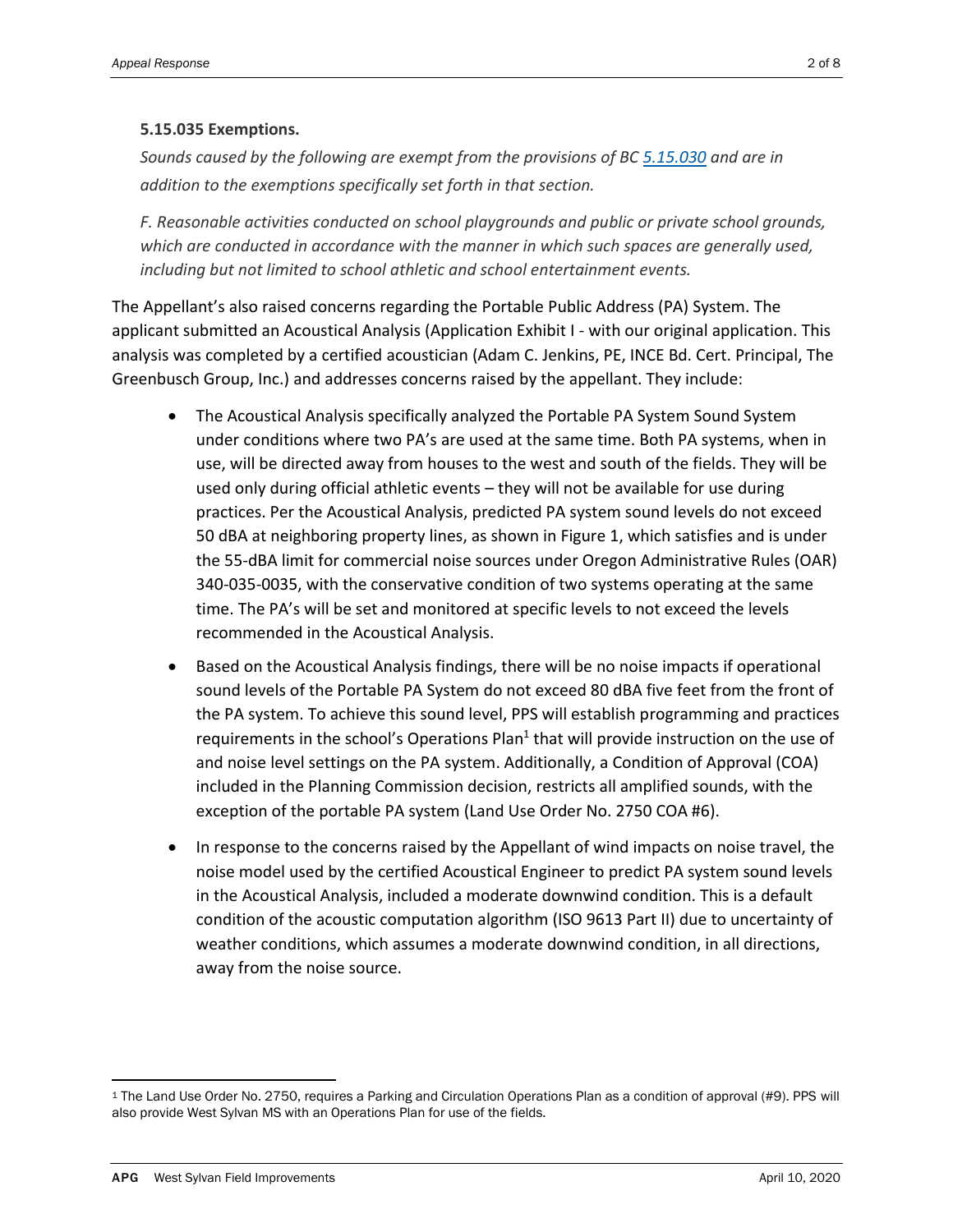

*Figure 1. PA Systems Sounds Distribution. (Source: PA Sound System Study, Application Exhibit I)*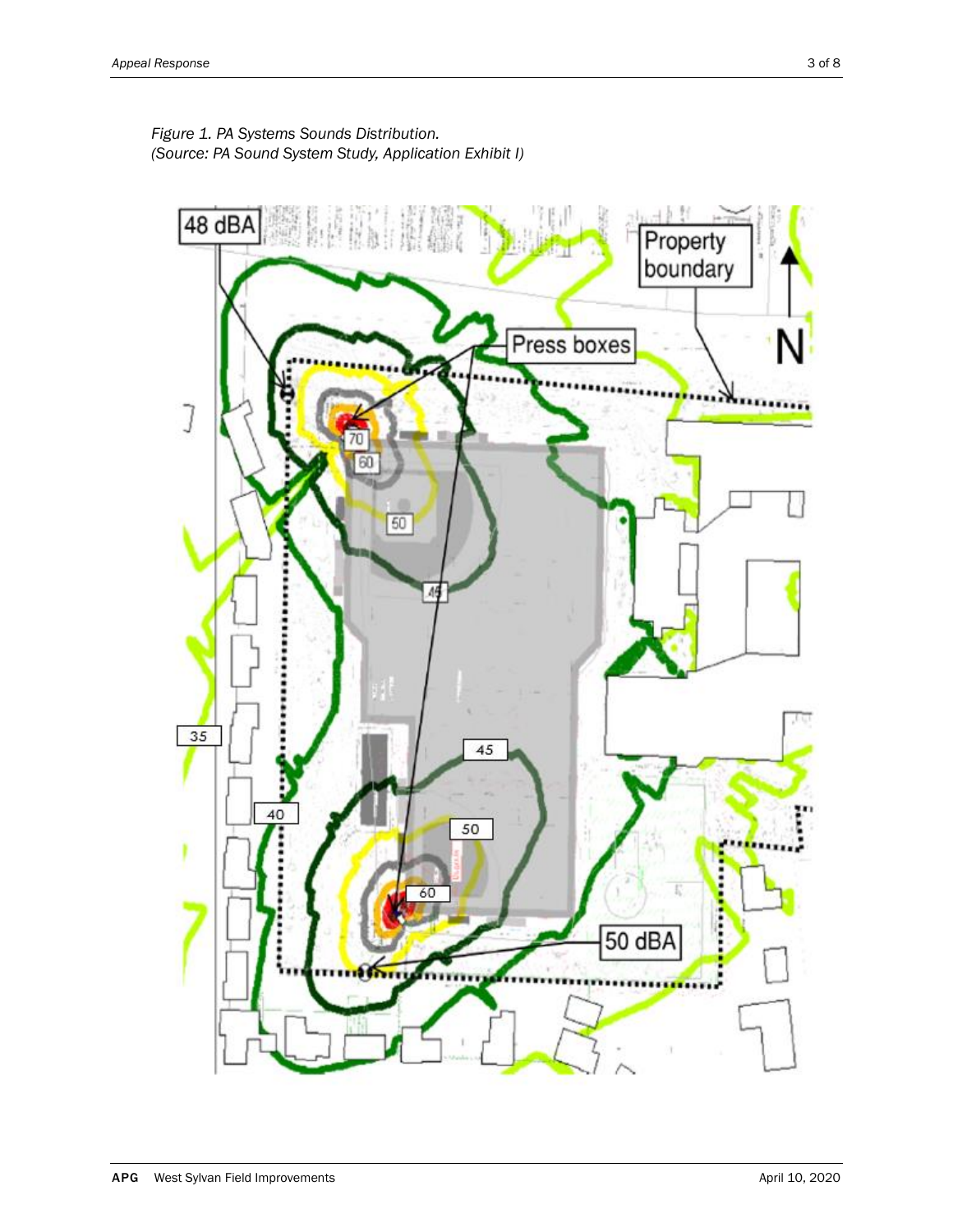#### Appellant Issue #2:

BDC 40.15.15.3.C.5 "*The location, size, and functional characteristics of the proposal are such that it can be made reasonably compatible with and have a minimal impact on livability and appropriate use and development of properties in the surrounding area of the subject site.*"

**Applicant Response**: The appellant highlighted lighting and sound impacts as impacts on livability. Response to noise impacts are addressed in the previous response. For field lighting, as previously mentioned, PPS has committed to ending field activities at 9:30 p.m. and will mandate lights are shut off by 10:00 p.m. Lighting will not be on when the field is not in use. A system for turning field lights on and off, consistent with the hours established in the application, will be codified in the West Sylvan MS Operations Plan. Additionally, the new lighting will feature modern technology that is highly focused on the fields, similar to the lighting shown in Figure 2. Figure 3 illustrates how field lighting has evolved to minimize light impacts over time. The Lighting Plan (Application Exhibit G) meets all applicable lighting standards of the City's Technical Lighting Standards (BDC. Table 60.05- 1.).

The athletic field is an exempt use (BDC. 60.05-1.F.1-3.). The code exemption permits up to 2.0 footcandles at the property line for recreational uses. As shown in the Lighting Plan submitted with the application, the maximum foot-candles measurement at the property lines is 0.58 foot-candles, well below the 2.0 foot-candles permitted by the code.

### *Table 60.05-1. TECHNICAL LIGHTING STANDARDS F. Exemption for Specified Public Outdoor Recreation Uses:*

*1. Because of their unique requirements for nighttime visibility, public ball diamonds, public playing fields, and public tennis courts only, inclusive of facilities located on school district properties, are exempted from the exterior lighting standards of Sections D.1 through D.2 above. These outdoor recreational uses mustmeet all otherrequirements forthis Section and ofthe Code.*

*2. The outdoor recreational uses specified above shall not exceed a maximum permitted post height of eighty (80) feet.*

*3. The outdoor recreational uses specified above may exceed a total cutoff angle of ninety (90) degrees, provided that the luminaire is shielded to prevent light and glare spillover to adjacent properties. Themaximum permitted illumination atthe property line or, if required, the interior buffering line, shall not exceed two (2) foot-candles.*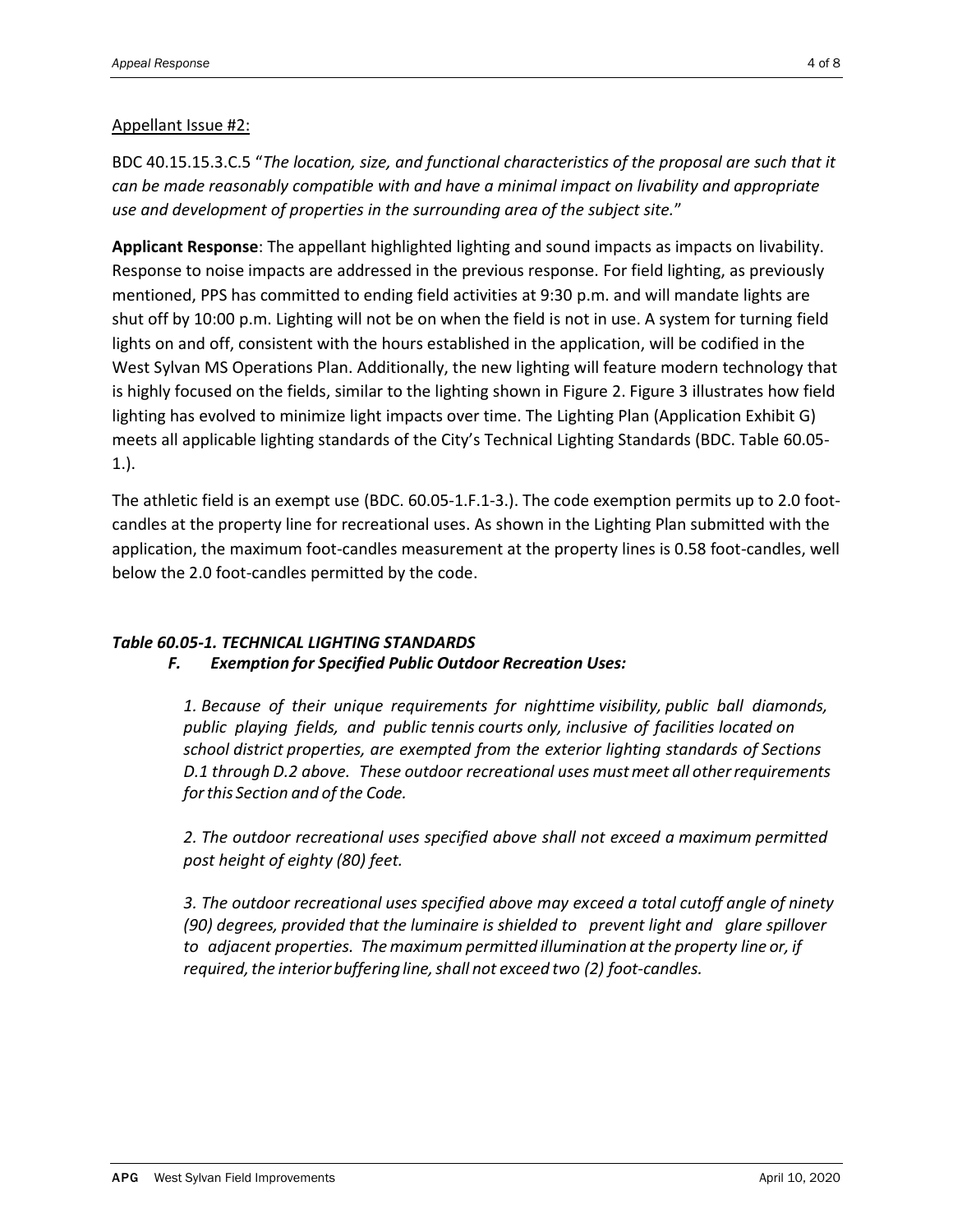

*Figure 3. Evolution of Lighting Technology* 

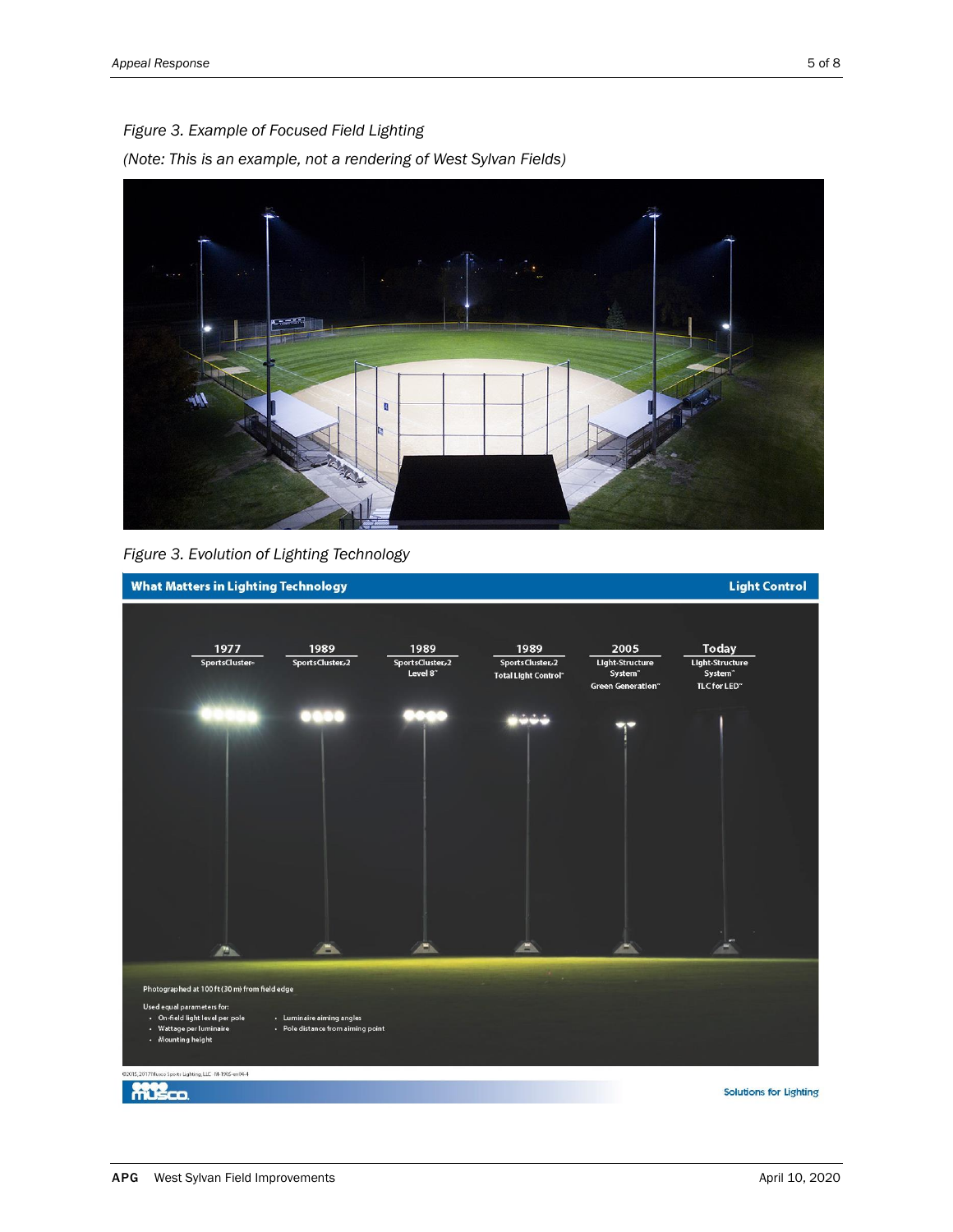#### Appellant Issue #3:

BDC Section 60.05.25.13.D *"B-3 High screen buffer: This buffer is intended to provide a high degree of visual screening between zones. This buffer consists of minimum six (6)-foot high fully sight obscuring fences or walls with an adjoining landscape area on the interior of the fence when the fence is proposed within three (3) feet of the property line. If the fence is proposed to be setback from the property line more than three feet, the landscaping shall be on the exterior of the fence within a landscape area a minimum of five (5) feet in width, with adequate provision of access and maintenance of the landscaped area. The height of the fence shall be measured from the property on which the fence is to be located, and, if located on a wall, shall be in addition to the height of the wall. The landscape area shall be planted with one (1) tree having a minimum planting height of six (6) feet for every thirty (30) lineal feet of buffer width, filled between with evergreen shrubs which reach a minimum height of four (4) to six (6) feet within two (2) years of planting. Live ground cover consisting of low height plants, or shrubs, or grass shall be planted in the portion of the landscaped area not occupied by trees or evergreen shrubs. Actual spacing for low height plants or shrubs or evergreen shrubs shall be dependent upon the mature spread of the selected vegetation. Bare gravel, rock, bark or other similar materials may be used, but are not a substitute for ground cover plantings, and shall be limited to no more than twenty-five (25) percent of the required landscape area.*"

**Applicant Response**: The appellant has suggested that the screening requirements associated with the proposed development were waived during the review process. That is incorrect. Rather, the applicant has applied and complied with the City's Design Review Guidelines for screening and buffering. The Design Review Three application filed allows for compliance with Design Review Guidelines, rather than Design Review Standards. The applicant has met the corresponding Design Review Guideline to the B3 buffer standards of BDC 60.05.25.13.D. The guideline, BDC 60.05.45.11, states the following:

#### *11. Landscape buffering and screening.*

*A. A landscape buffer should provide landscape screening, and horizontal separation between different zoning districts and between non-residential land uses and residential land uses. The buffer should not be applicable along property lines where existing natural features such as flood plains, wetlands, riparian zones and identified significant groves already provide a high degree of visual screening. (Standard 60.05.25.13) B. When potential impacts of a Conditional Use are determined, or when potential conflicts of use exist between adjacent zoning districts, such as industrial uses abutting residential uses, landscape screening should be dense, and the buffer width maximized. When potential conflicts of uses are not as great, such as a commercial use abutting an industrial use, less dense landscape screening and narrower buffer width is appropriate. (Standard 60.05.25.13)* 

*C. Landscape buffering should consist of a variety of trees, shrubs and ground covers designed to screen potential conflict areas and complement the overall visual character of the development and adjacent neighborhood. (Standard 60.05.25.13)*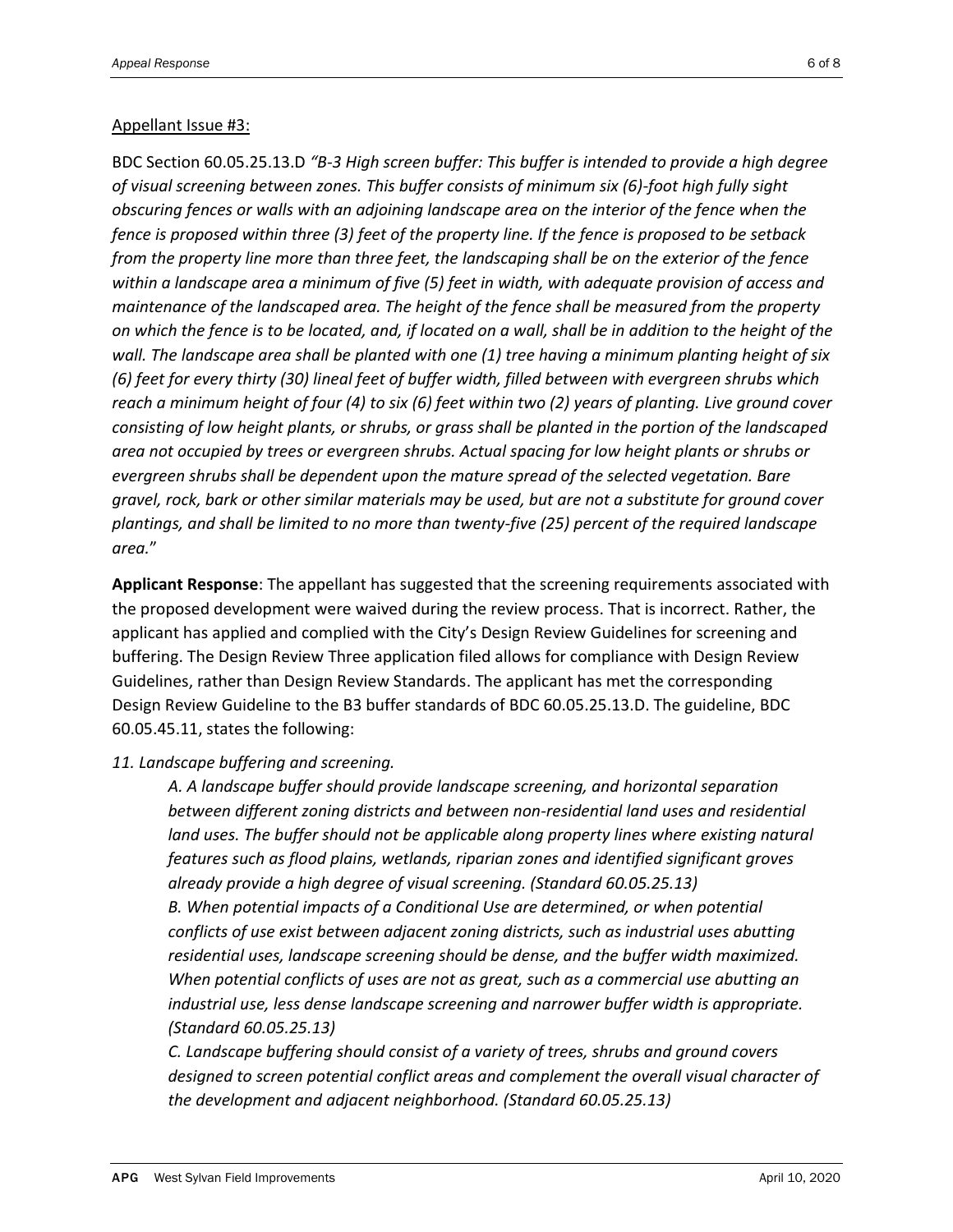*D. When changes to buffer widths and buffer standards are proposed, the applicant should describe the physical site constraints or unique building or site characteristics that merit width reduction. (Standard 60.05.25.13.E).* 

Given the topography of the site, the landscape buffer was moved to the top of the hill, consistent with BDC 60.05.45.11.D. As shown in Figure 4 (below), the alternative design provides better screening for properties abutting the site. The landscape buffer, approximately 20 feet in depth, will consist of a variety trees, shrubs, ground cover, and grasses. See the Landscape Plan (Application Exhibit A, Sheet L100) for more information. Additionally, for the landscape buffer PPS will add evergreen trees, and shrubs that are a minimum of 36 inches tall and will reach 90-percent opacity within three years of planting, as applied in a Conditions of Approval adopted by the Planning Commission (Land Use Order No. 2750 COA #12). See pages 45 to 47 of the original application narrative for complete responses to the Design Guidelines.

Moving the southern buffer to the top of the hill was in response to comments made by neighbors who attended the first Neighborhood Meeting, held on August 6, 2019. At this meeting neighbors suggested they would prefer to have screening and buffering moved upslope to increase sightobstruction onto neighboring properties as recorded in the meeting minutes (Application Exhibit C) sent to the NAC Chairman on September 5, 2019.